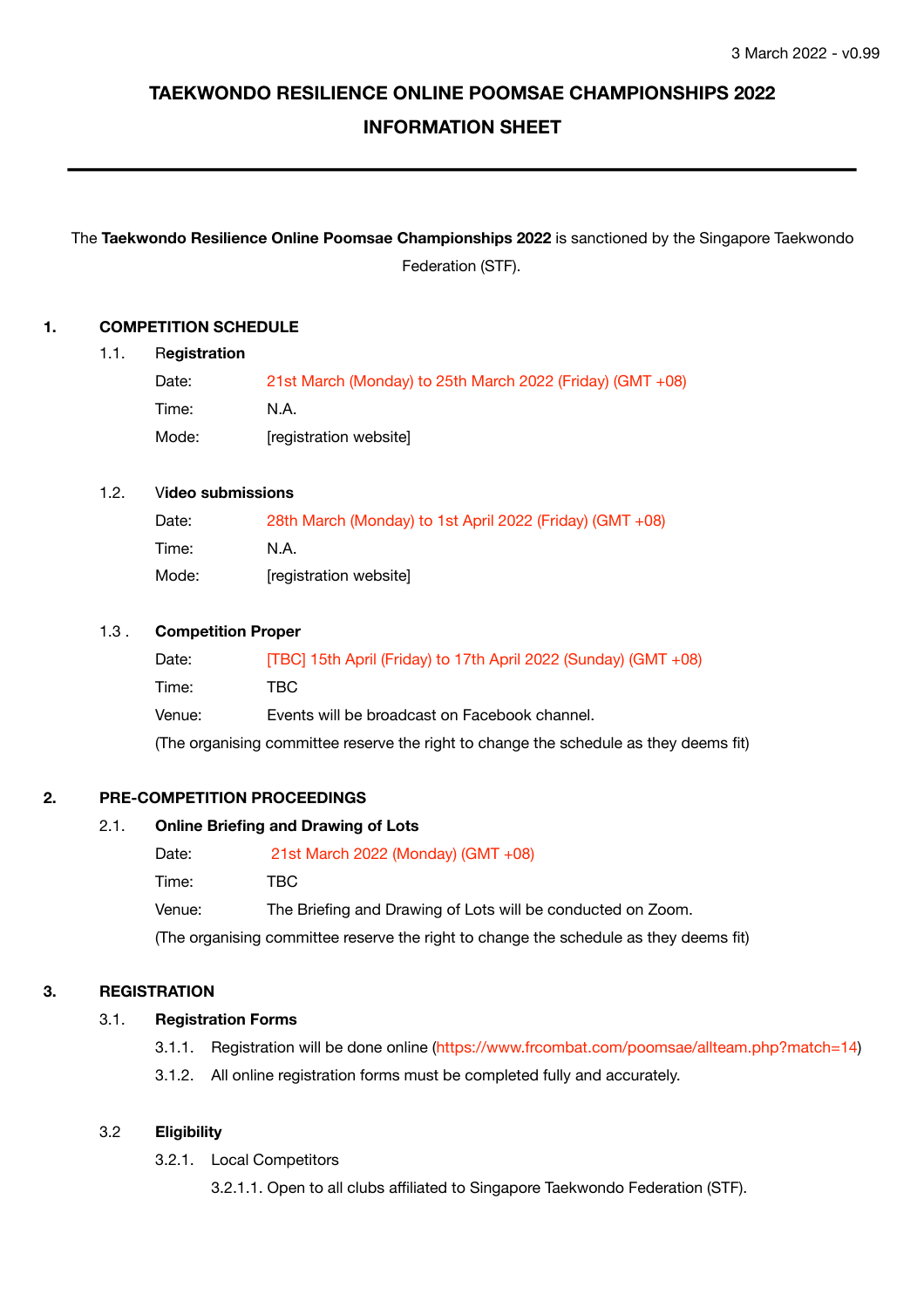- 3.2.1.2. Members must be of clubs affiliated to Singapore Taekwondo Federation (STF), holding a certificate approved by STF.
- 3.2.2. International Competitors
	- 3.2.2.1. Open to invited clubs only.
	- 3.2.2.2. Members must be of clubs affiliated to their country's Taekwondo National Sports Association (NSA) that is recognised by the World Taekwondo (WT). Their certification must be issued by or through their respective NSA.

## 3.3. **Proof of Rank**

- 3.3.1. For local competitors, acceptable proof of rank are grading card, poom certificate or dan certificate (Grades must be obtained in 182nd STF Grading - Oct/Nov 2021 or earlier).
- 3.3.2. For international competitors, acceptable proof of rank are dan and poom certificates, grading passports and geup certificates.
- 3.3.3. Documentary proofs must be produced for verification during registration or when requested.
- 3.3.4. Competitors found to be registered in the wrong belt category will be disqualified.

## 3.4. **Proof of Age**

- 3.4.1. All competitors' age must be verified by the Team Coach/Manager on their respective online registration forms.
- 3.4.2. Competitors found to be registered in the wrong age category will be disqualified.

## 3.5. **Competition Fee**

- 3.5.1. For all competitors: SGD 42.80 (inclusive of GST)/pax for first event SGD 42.80 (inclusive of GST)/pax for subsequent event
- 3.5.2. If a competitor was to join e.g. 2 poomsae events, he/she will need to pay SGD 85.60.
- 3.5.3. Local submissions can be paid in cash or by an electronic mean to be decided by the organisers.
- 3.5.4. International submissions may be paid through PayPal or by an electronic mean to be decided by the organisers. Any other forms of payment must be approved by the organising executive chairman during registration.
- 3.5.5. Fees paid will not be refunded under any circumstances.
- 3.6. Submission of incomplete online registration forms will constitute in disqualification of the competitor or the coach.
- 3.7. An application is deemed incomplete if any of the items listed above is not submitted. It will not be processed until all items are received.
- 3.8. No late submission will be accepted.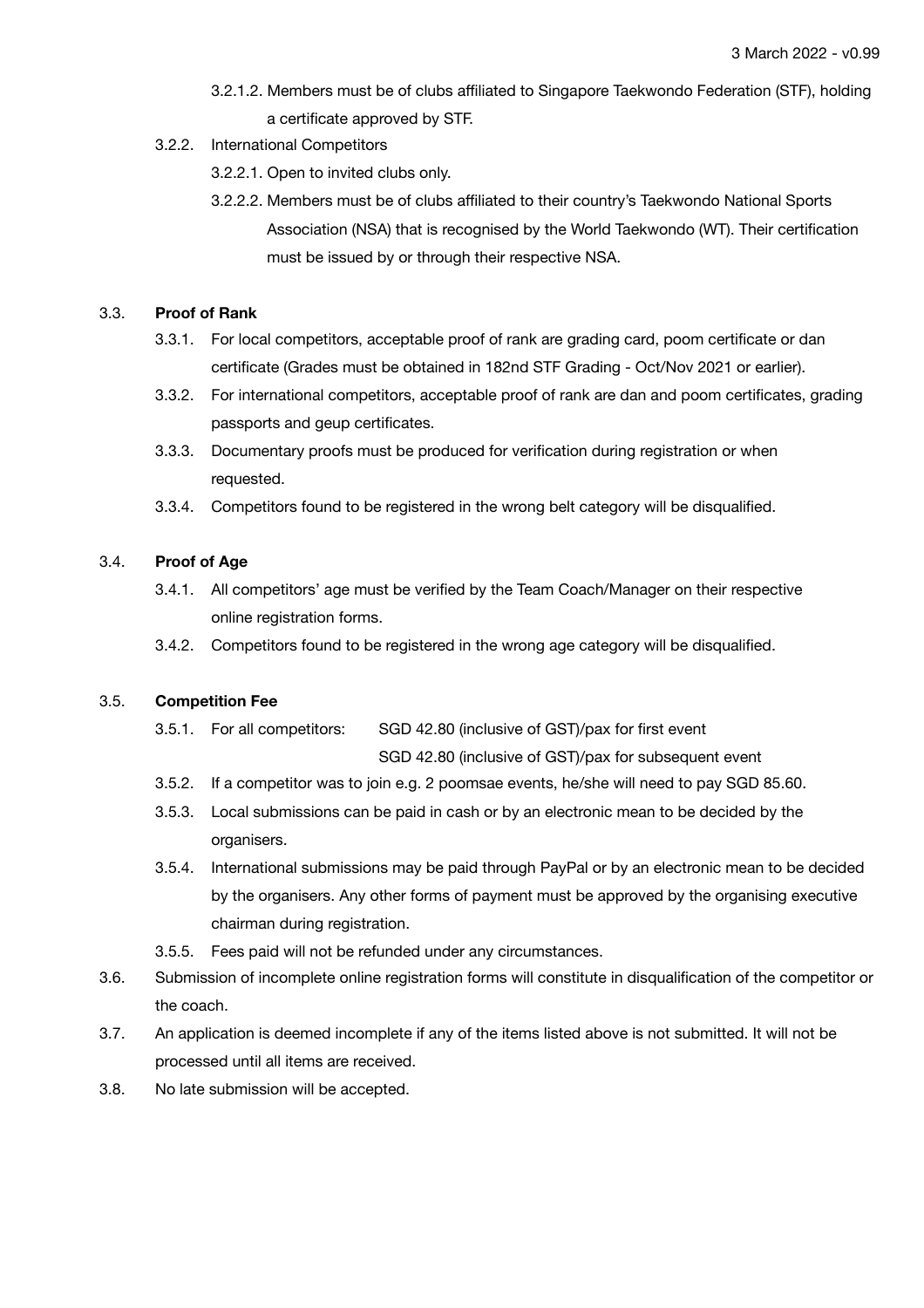#### **4. GENERAL COMPETITION RULES**

#### 4.1. **Events**

- 4.1.1. Poomsae (Individual)
	- 4.1.1.1. There is no limit to the number of competitors a club can field for all Individual Poomsae event.

#### 4.2. **Age Divisions**

|        | 4.2.1. Super Junior Division: | 8 years old and below            |
|--------|-------------------------------|----------------------------------|
|        |                               | (Born in or after year 2014)     |
|        | 4.2.2. Young Junior Division: | 9 to 11 years old                |
|        |                               | (Born between year 2011 to 2013) |
| 4.2.3. | <b>Cadet Division:</b>        | 12 to 14 years old               |
|        |                               | (Born between year 2008 to 2010) |
|        | 4.2.4. Junior Division:       | 15 to 17 years old               |
|        |                               | (Born between year 2005 to 2007) |
| 4.2.5. | Senior 1 Division:            | 18 to 30 years old               |
|        |                               | (Born between year 1992 to 2004) |
| 4.2.6. | Senior 2 Division:            | 31 to 40 years old               |
|        |                               | (Born between year 1982 to 1991) |
|        | 4.2.7. Senior 3 Division:     | 41 to 50 years old               |
|        |                               | (Born between year 1972 to 1981) |
| 4.2.8. | <b>Master 1 Division:</b>     | 51 to 60 years old               |
|        |                               | (Born between year 1962 to 1971) |
| 4.2.9. | <b>Master 2 Division:</b>     | 61 years old and above           |
|        |                               | (Born in or before year 1961)    |

#### 4.3. **Uniform and Equipment**

- 4.3.1. All local competitors must wear STF-approved WT-style uniforms (white-based or poomsae). Those who fail to observe this rule will be barred from participation. All local officials and competitors are reminded that the STF-approved brand uniforms must be bought from the respective companies as listed on the Singapore Taekwondo Federation website. They will also get into trouble with the STF if they buy the uniforms with STF trademarks from unauthorised sources. For any discrepancies, the organising committee will request the coach or competitor to fill up a form stating that uniform has been purchased from an official source, have the uniform photographed on the spot and provide proof of purchase at a later date. The affected companies will reserves the rights to pursue legal action.
- 4.3.2. All international competitors must wear white-based WT-style uniforms or poomsae uniforms approved by their countries' NSA for international competition. Those fail to observe this rule will be barred from the participation.
- 4.3.3. No national flag or 3-letter country code is allowed on the uniform.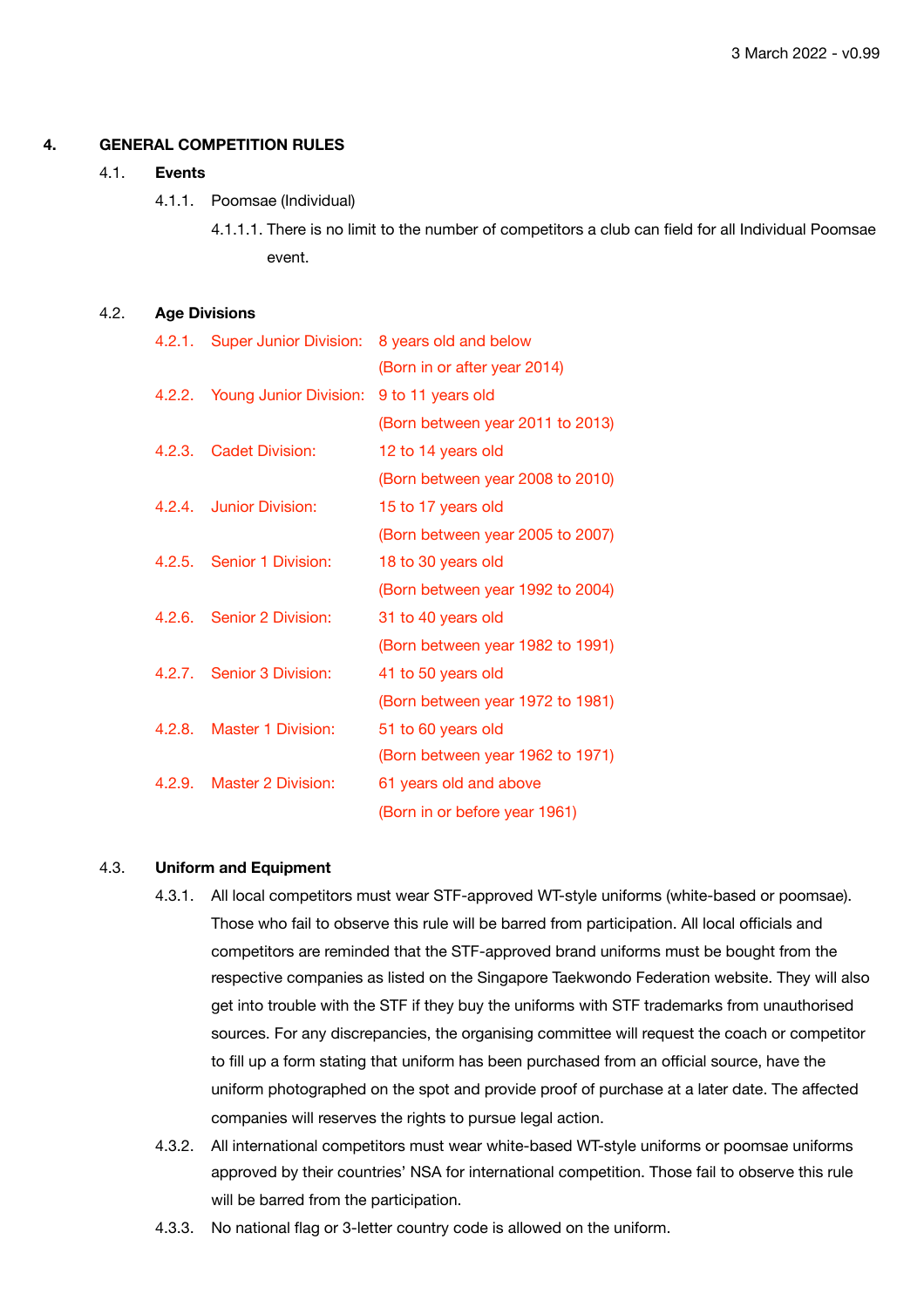4.3.4. Competitors must wear the belt of the category in which they are competing e.g. If Competitor A is participating in Green Belt Category, he must wear a Green belt when he is competing.

#### **5. RULES AND REGULATIONS (POOMSAE)**

- 5.1. WT and STF rules will apply.
- 5.2. The cut-off system will be used for this competition.
- 5.3. In the event that there is overwhelming registration for a category, the organising committee reserve the right to split the category into two (or more) sub-categories and competitors within each sub-category will compete within their sub-category. The division of competitors into the sub-categories will be based on organising committee' discretion.
- 5.4. For international categories, the organising committee reserve the right to vary the number selected for each stage of competition.
- 5.5. Performances will either be pre-judged or judged "live" based on the prevailing COVID-19 situation and the government measures by International Poomsae Referees and/or National Poomsae Referees.
- 5.6. The sequence of performance shall be as follows:
	- 5.6.1. Individual (by alphabetical order of the surname, then given names of the competitors)
	- 5.6.2. Notwithstanding the above, the organising committee reserve the right to use electronic balloting for the sequence of performance. This will be announced during the Briefing and Drawing of Lots.
	- 5.6.3. The poomsae for Young Junior, Cadet, Junior and Senior for the international categories will be announced during the Online Briefing and Drawing of Lots

#### 5.7. **Events**

- 5.7.1. Individual Event
	- 5.7.1.1. Male and female will compete in separate gender categories. There will be no limits to the number of competitors to each club.
	- 5.7.1.2. For development categories, competitors in the colour belt categories can participate in up to 3 individual events (applicable to 9th Geup to 1st Geup only).
	- 5.7.1.3. A lower colour belt is allowed to participate in higher colour belt categories up to Black-Tip category. However, a higher colour belt is not allowed to participate in lower colour belt categories. e.g. Competitor A holds a belt level of 9th geup, he/she is allowed to take part in Yellow Belt, Green Belt and Blue Belt category.
	- 5.7.1.4. For development categories, competitors in the poom/dan belt categories can participate in up to 3 individual events (applicable to 1st Poom to 4th Poom only).
	- 5.7.1.5. A lower poom/dan belt is allowed to participate in higher poom/dan belt categories up to Poom 4 category. However, a higher poom/dan belt is not allowed to participate in lower poom/dan belt categories.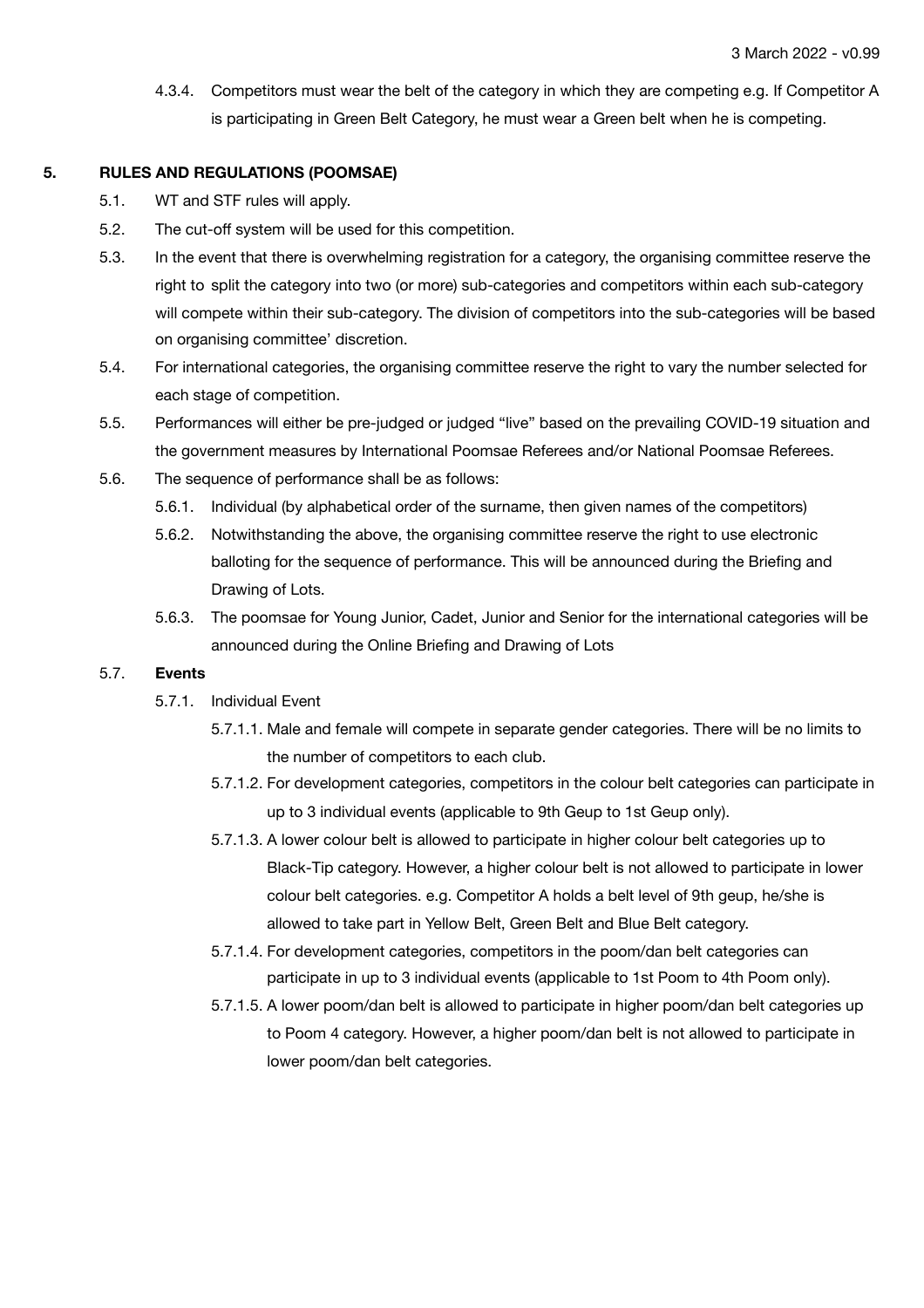## 5.8. **Individual Poomsae Belt Categories**

## **5.8.1. Development**

| <b>Division</b>                                                                                                        | Category                            | <b>Semi-Finals</b> | <b>Finals</b>  |
|------------------------------------------------------------------------------------------------------------------------|-------------------------------------|--------------------|----------------|
| Super Junior<br>Young Junior<br>Cadet<br>Junior<br>Senior 1<br>Senior 2<br>Senior 3<br>Master 1<br>Master <sub>2</sub> | Yellow (8th to 9th Geup)            | nil                | Il Jang        |
|                                                                                                                        | Green-Tip (7th to 9th Geup)         | nil                | Ee Jang        |
|                                                                                                                        | Green (6th to 9th Geup)             | nil                | Sam Jang       |
|                                                                                                                        | Blue-Tip (5th to 9th Geup)          | nil                | Sa Jang        |
|                                                                                                                        | Blue (4th to 9th Geup)              | nil                | O Jang         |
|                                                                                                                        | Red-Tip (3rd to 9th Geup)           | nil                | Yuk Jang       |
|                                                                                                                        | Red (2nd to 9th Geup)               | nil                | Chil Jang      |
|                                                                                                                        | Black-Tip (1st to 9th Geup)         | nil                | Pal Jang       |
|                                                                                                                        | Poom/Dan 1<br>(1st Poom/Dan)        | nil                | Koryo          |
|                                                                                                                        | Poom/Dan 2<br>(1st to 2nd Poom/Dan) | nil                | Keumgang       |
|                                                                                                                        | Poom/Dan 3<br>(All Poom/Dan)        | nil                | <b>Taebaek</b> |
|                                                                                                                        | Poom/Dan 4<br>(All Poom/Dan)        | nil                | Pyongwon       |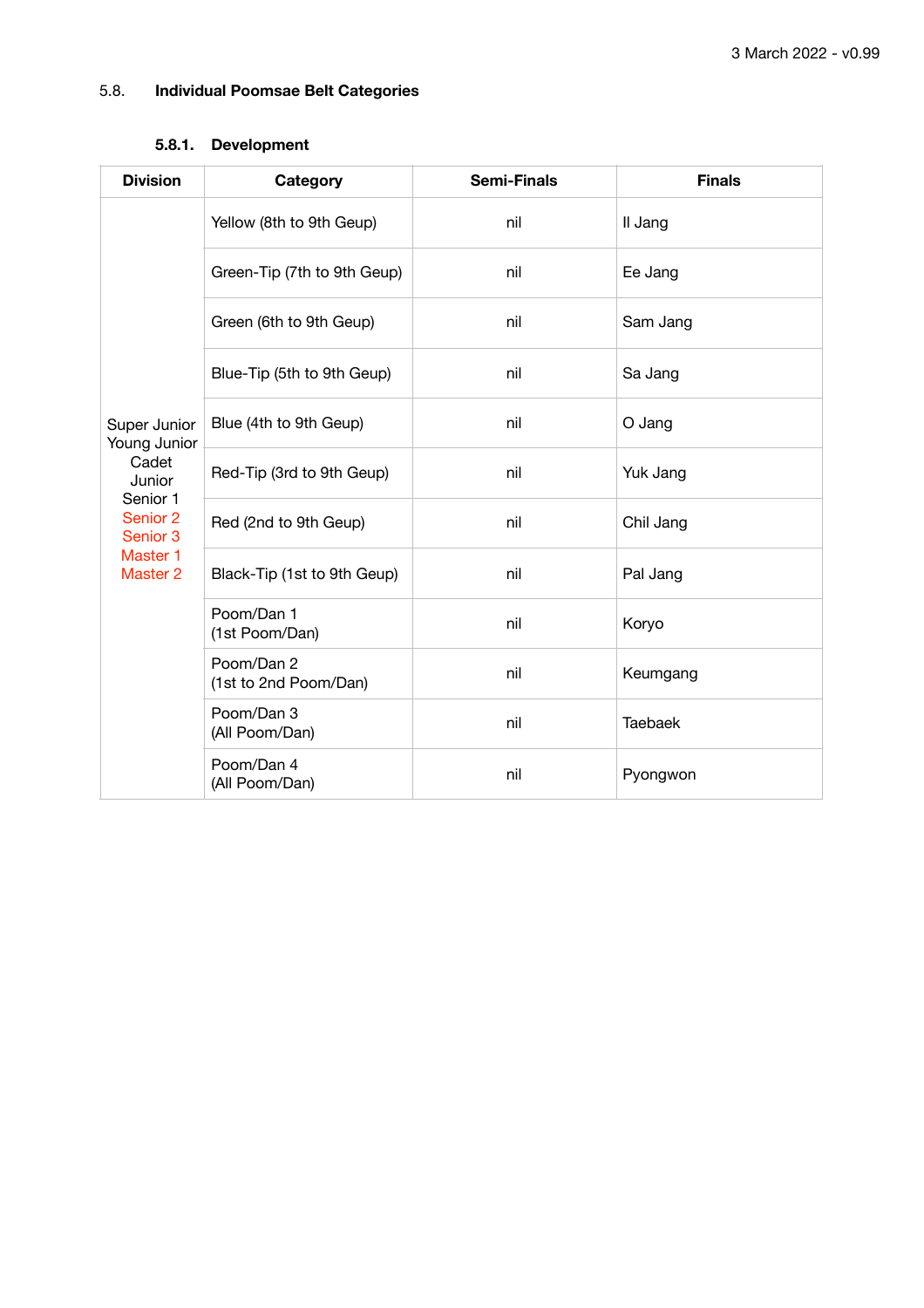### **5.8.2. International Categories**

| <b>Division</b> | Category                      | <b>Semi-Finals</b>                                                    | <b>Finals</b>                                                         |
|-----------------|-------------------------------|-----------------------------------------------------------------------|-----------------------------------------------------------------------|
| Young Junior    | Poom<br>(1st Poom and higher) | Sa Jang, O Jang, Yuk<br>Jang, Chil Jang<br>(2 poomsae will be chosen) | Chil Jang, Pal Jang, Koryo,<br>Keumgang<br>(2 poomsae will be chosen) |
| Cadet           | Poom<br>(1st Poom and higher) | Sa Jang, O Jang, Yuk<br>Jang, Chil Jang<br>(2 poomsae will be chosen) | Chil Jang, Pal Jang, Koryo,<br>Keumgang<br>(2 poomsae will be chosen) |
| Junior          | Dan<br>(1st Dan and higher)   | Sa Jang, O Jang, Yuk<br>Jang, Chil Jang<br>(2 poomsae will be chosen) | Pal Jang, Koryo,<br>Keumgang, Taebaek<br>(2 poomsae will be chosen)   |
| Senior 1        | Dan<br>(1st Dan and higher)   | Yuk Jang, Chil Jang, Pal<br>Jang, Koryo<br>(2 poomsae will be chosen) | Keumgang, Taebaek,<br>Pyongwon, Sipjin<br>(2 poomsae will be chosen)  |
| Senior 2        | Dan<br>(1st Dan and higher)   | Yuk Jang, Chil Jang, Pal<br>Jang, Koryo<br>(2 poomsae will be chosen) | Keumgang, Taebaek,<br>Pyongwon, Sipjin<br>(2 poomsae will be chosen)  |
| Senior 3        | Dan<br>(1st Dan and higher)   | Pal Jang, Koryo,<br>Keumgang, Taebaek<br>(2 poomsae will be chosen)   | Pyongwon, Sipjin, Jitae,<br>Chonkwon<br>(2 poomsae will be chosen)    |
| Master 1        | Dan<br>(1st Dan and higher)   | Koryo, Keumgang,<br>Taebaek, Pyongwon<br>(2 poomsae will be chosen)   | Shipjin, Jitae, Chonkwon,<br>Hansu<br>(2 poomsae will be chosen)      |
| Master 2        | Dan<br>(1st Dan and higher)   | Koryo, Keumgang,<br>Taebaek, Pyongwon<br>(2 poomsae will be chosen)   | Shipjin, Jitae, Chonkwon,<br>Hansu<br>(2 poomsae will be chosen)      |

5.9. Age will be based on year of tournament.

## 6**. FIXTURES**

6.1. The tournament fixtures will be ready for dissemination one day before the broadcast.

## 7**. PROVISION OF REFEREE AND VOLUNTEER**

- 7.1. There is no provision for referees or volunteers for this tournament but we encourage participating STFregistered clubs to nominate ONE (1) qualified National Poomsae Referee.
	- 7.1.1. Each referee will receive an honorarium of SGD60 per half day of refereeing and SGD120 per full day of refereeing. Details of the referees must be submitted during the club submission. Besides signing in and out with the Chief Referee, each referee must sign-in and sign-out with the official in charge of the accounts. The organising committee reserves the right not to issue the honorarium for any referee who did not perform his/her due diligence and duties, which includes the signing-in and signing-out.
	- 7.1.2. The organising committee reserves the right to reject the nomination of any referee, especially if the requirement number of referees is met.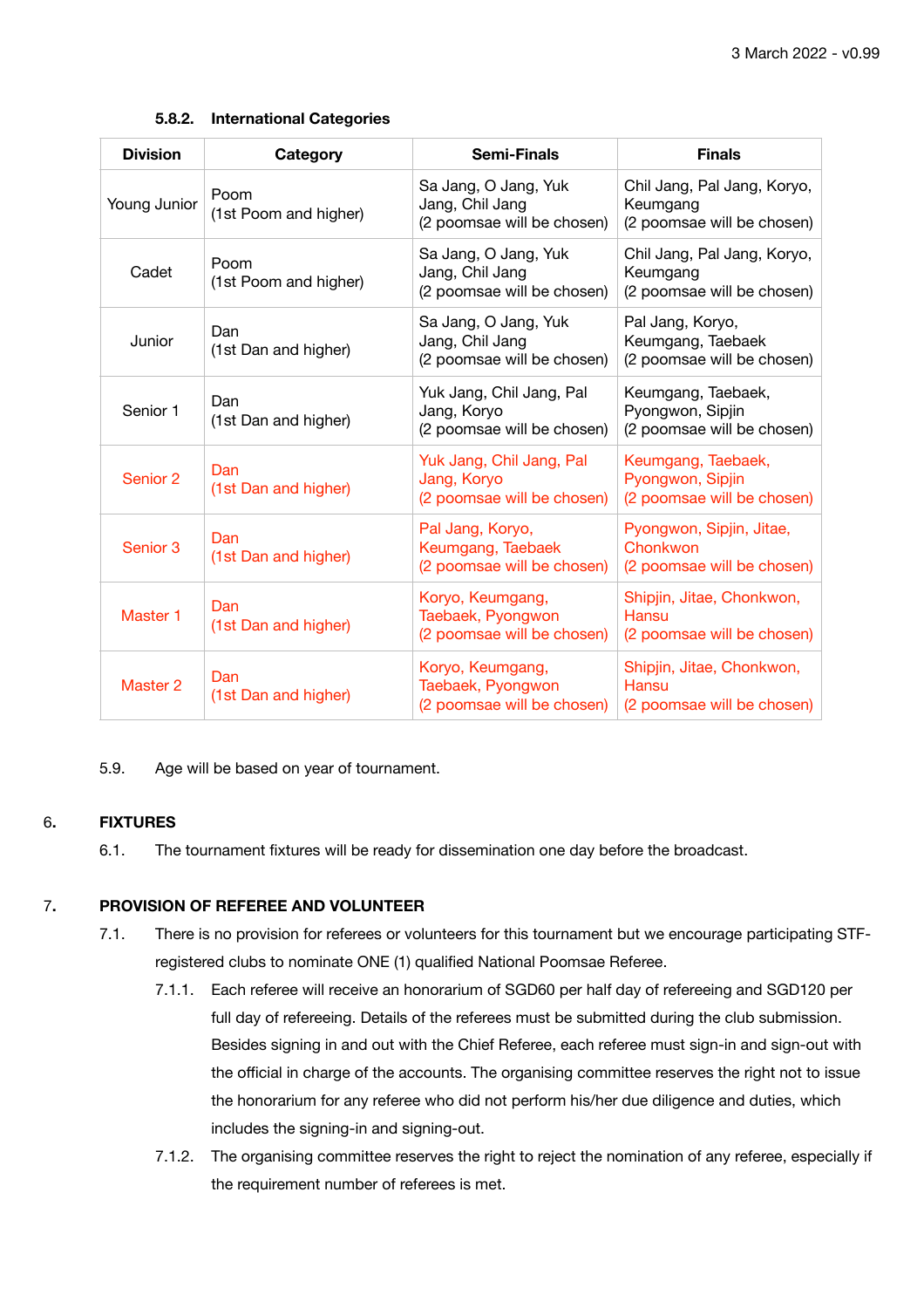- 7.2. International teams who wish to nominate qualified international poomsae referees should contact the Executive Organising Chairman or Organising Chairman and this should be declared during registration. The Organising Committee reserves the right to reject the nomination of any referee.
- 7.3. International Poomsae Referees may also be invited by the Executive Organising Chairman or Organising Chairman.

## **8. VIDEO RECORDING (POOMSAE)**

- 8.1. Please ensure that you follow the instructions of your local and national health authorities with regard to social distancing.
- 8.2. Videos can be recorded indoors or outdoors. Competitors are allowed to wear footwear if necessary to protect the feet, however the position of the foot must be clearly visible.
- 8.3. Videos submitted shall be of reasonable quality such that referees are able to discern the techniques and stances. The minimum suggested requirement is 720p with 30 frames per second. The recommended requirement is 1080p with 60 frames per second. Poor quality videos that are unable to be judged will result in the competitor being awarded the minimum score.
- 8.4. The video shall be done while the athlete is facing the camera in the start position.
- 8.5. The competitor shall be 100% inside the video at all times. The camera must be stationery but may be rotated no more that 45 degrees each way from its starting point as indicated below. Zooming in and out during performance is allowed as long as the full body is in the video frame. 0.3 will be deducted if any part of the competitor's body is out of the video frame. Further deductions will apply for each movement, where a part of the body is not visible.



- 8.6. For the international categories (two poomsae per round), the submitted video should record 2 poomsae with maximum 60 seconds break between the poomsae with the camera running during the break.
- 8.7. No music is required or allowed. Video should be taken in a quiet setting but unavoidable ambient noises will be tolerated.
- 8.8. Recording must be done in landscape mode.
- 8.9. For the avoidance of doubt, competitors will be disqualified for the following

 8.9.1. Video is submitted after the deadline.

 8.9.2. Video contains the wrong poomsae for the category or division.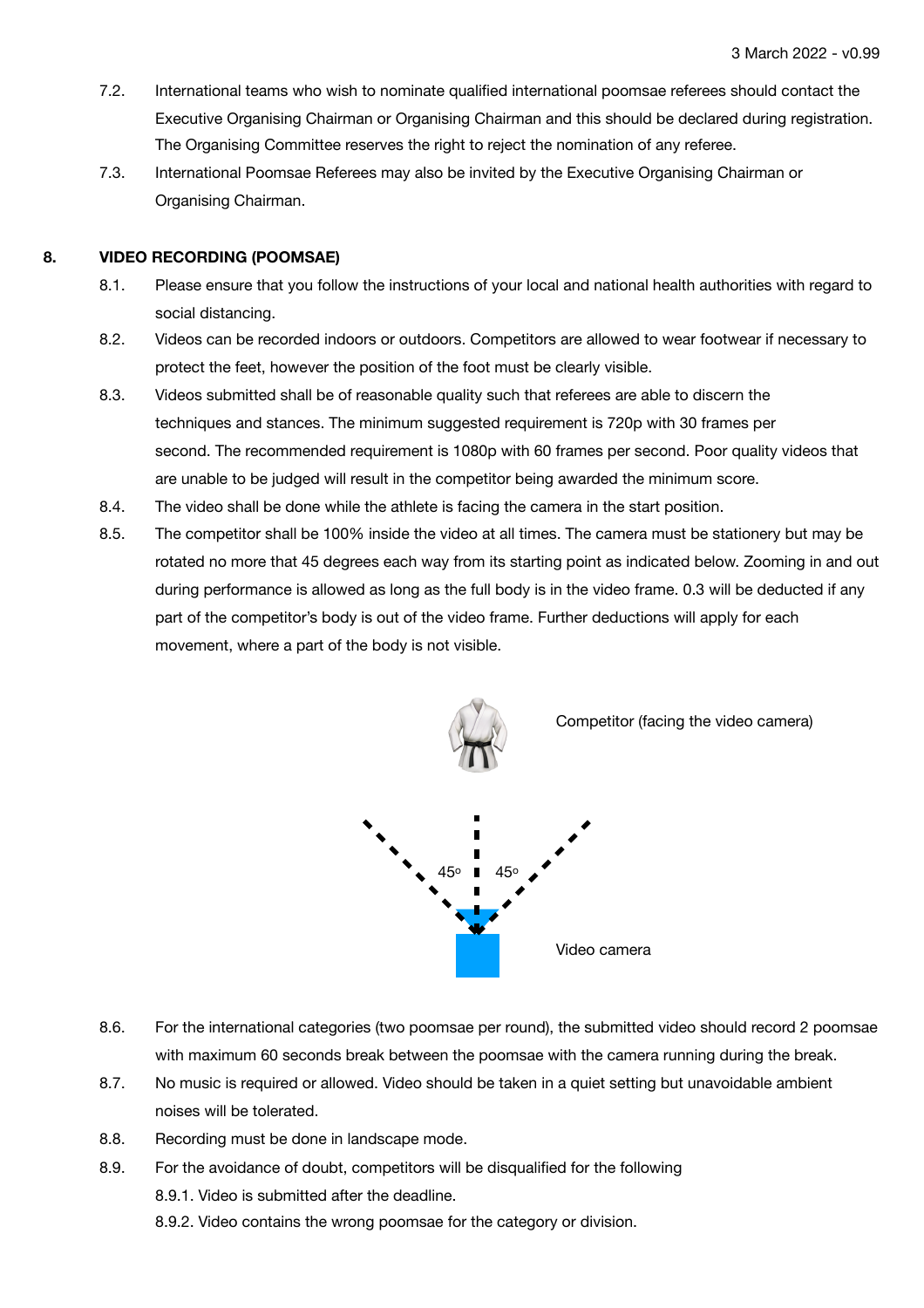- 8.9.3. For international categories, the two poomsae are not recorded in one continuous video.
- 8.9.4. Music is deliberately used in the video.
- 8.9.5. Video is in portrait mode.
- 8.9.6. Video contains political, social or religious propaganda.
- 8.9.7. Video contains non-recognized IOC flags.
- 8.9.8. Video contains profanity or indecent images or gestures.
- 8.9.9. Video has been submitted for other competitions/gradings/events.

### **9. DRAWING OF LOTS**

9.1. Only one representative per affiliate will be allowed to participate in draw which will be conducted as per scheduled in clause 2.1.

#### **10. AWARDS**

- 10.1. The following prizes will be presented:
	- 1st Place: One Gold Medal
	- 2nd Place: One Silver Medal
	- 3<sup>rd</sup> Place: Two Bronze Medals
- 10.2. Medals will be sent to the affiliate by post.
- 10.3. Either certificates or e-certificates of achievements will be awarded to all medalists. This will be confirmed by the organisers at a later date.
- 10.4. Either certificates or e-certificates of participation will be given to all competitors. This will be confirmed by the organisers at a later date.

## **11. DECLARATION AND MEDICAL COVERAGE**

- 11.1. Affiliate representatives (Manager/Coaches) must ensure that parents of young competitors personally endorse their participation.
- 11.2. While this is an online tournament, managers/coaches are to ensure that their competitors are prepared and fit for the competition. Doctor's clearance will be required for those with pre-existing medical conditions. They should withdraw any competitor who is not feeling well on the day of the competition.
- 11.3. As this is an online tournament, there will be no medical coverage.All teams and participants shall be responsible to ensure their own medical coverage, including first aid and personal accident insurance.

## **12. PROTEST**

12.1. There is no provision for protest in this tournament. The referee and judges' decisions are final.

## **13. GENERAL CODE OF CONDUCT**

- 13.1. The following guidelines are not intended to be exhaustive and include at the absolute minimum the code of conduct herein described.
- 13.2. All participants (e.g. coaches, team delegates and competitors) must at all times conduct and behave themselves in a manner befitting of a Taekwondo exponent and will take reasonable care to ensure that the good name of Taekwondo will not be tarnished by rowdy or bad behaviour.